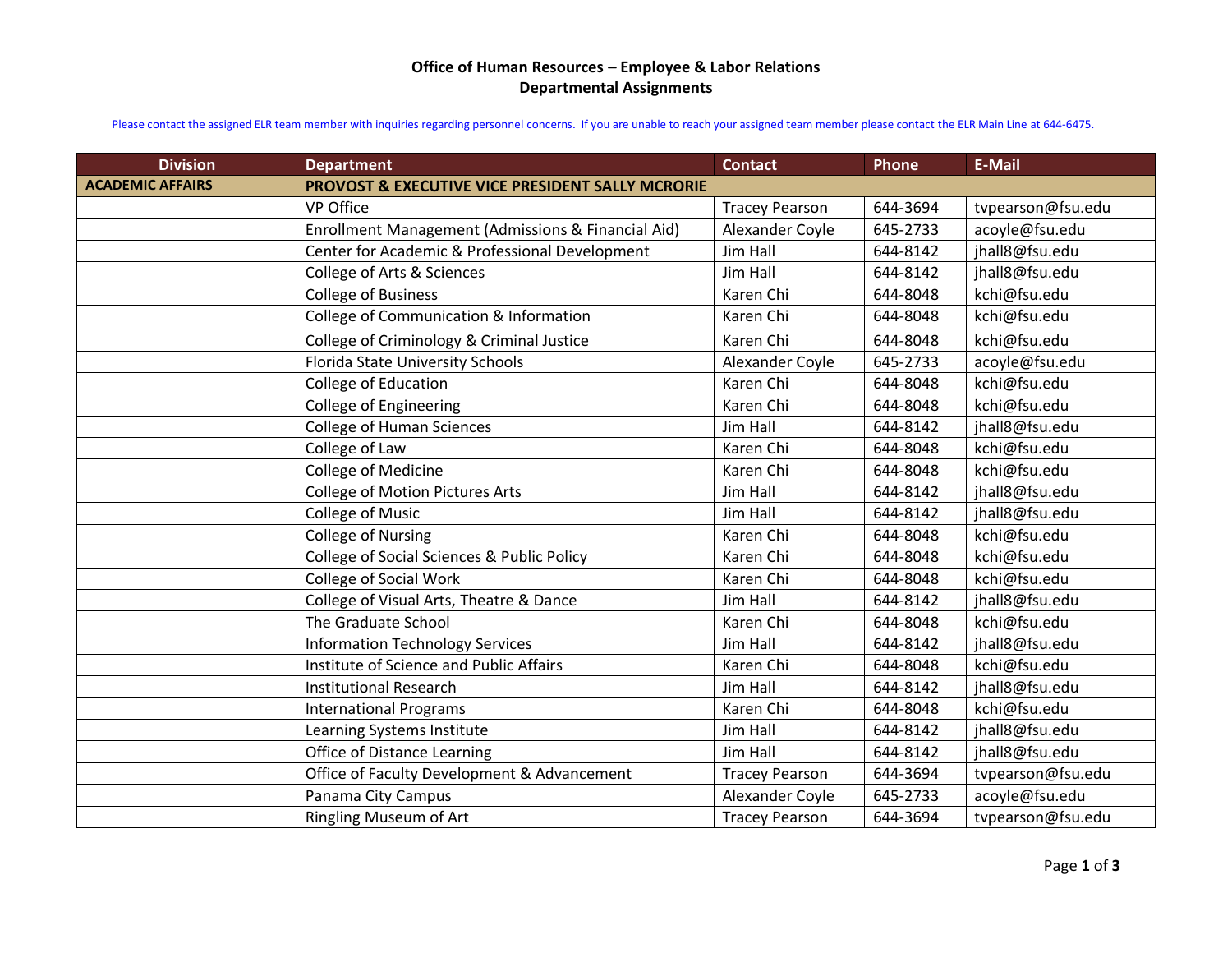## **Office of Human Resources – Employee & Labor Relations Departmental Assignments**

Please contact the assigned ELR team member with inquiries regarding personnel concerns. If you are unable to reach your assigned team member please contact the ELR Main Line at 644-6475.

| <b>Division</b>                     | <b>Department</b>                         | <b>Contact</b>        | Phone    | <b>E-Mail</b>     |
|-------------------------------------|-------------------------------------------|-----------------------|----------|-------------------|
|                                     | Undergraduate Studies                     | Karen Chi             | 644-8048 | kchi@fsu.edu      |
|                                     | <b>University Libraries</b>               | Jim Hall              | 644-8142 | jhall8@fsu.edu    |
| <b>UNIVERSITY ADVANCEMENT</b>       | <b>INTERIM VICE PRESIDENT ANDY JHANJI</b> |                       |          |                   |
|                                     | VP Office                                 | <b>Tracey Pearson</b> | 644-3694 | tvpearson@fsu.edu |
|                                     | <b>Alumni Association</b>                 | Alexander Coyle       | 645-2733 | acoyle@fsu.edu    |
|                                     | <b>FSU Foundation</b>                     | <b>Tracey Pearson</b> | 644-3694 | tvpearson@fsu.edu |
|                                     | FSU Real Estate Foundation                | Alexander Coyle       | 645-2733 | acoyle@fsu.edu    |
|                                     | Seminole Boosters                         | <b>Tracey Pearson</b> | 644-3694 | tvpearson@fsu.edu |
| <b>FINANCE &amp; ADMINISTRATION</b> | <b>VICE PRESIDENT KYLE CLARK</b>          |                       |          |                   |
|                                     | VP Office                                 | <b>Tracey Pearson</b> | 644-3694 | tvpearson@fsu.edu |
|                                     | <b>Administrative Services</b>            | Alexander Coyle       | 645-2733 | acoyle@fsu.edu    |
|                                     | <b>University Business Administrators</b> | <b>Tracey Pearson</b> | 644-3694 | tvpearson@fsu.edu |
|                                     | Controller's Office                       | Alexander Coyle       | 645-2733 | acoyle@fsu.edu    |
|                                     | <b>Budget Office</b>                      | Alexander Coyle       | 645-2733 | acoyle@fsu.edu    |
|                                     | <b>Business Services</b>                  | Alexander Coyle       | 645-2733 | acoyle@fsu.edu    |
|                                     | Employee Assistance Program               | <b>Tracey Pearson</b> | 644-3694 | tvpearson@fsu.edu |
|                                     | <b>Enterprise Resource Planning</b>       | Alexander Coyle       | 645-2733 | acoyle@fsu.edu    |
|                                     | WFSU                                      | Alexander Coyle       | 645-2733 | acoyle@fsu.edu    |
|                                     | <b>Foundation Accounting</b>              | Alexander Coyle       | 645-2733 | acoyle@fsu.edu    |
|                                     | <b>Facilities</b>                         | Courtney Gogan        | 644-0429 | czapata@fsu.edu   |
|                                     | <b>Human Resources</b>                    | <b>Tracey Pearson</b> | 644-3694 | tvpearson@fsu.edu |
|                                     | <b>Procurement Services</b>               | Alexander Coyle       | 645-2733 | acoyle@fsu.edu    |
|                                     | <b>Public Safety</b>                      | <b>Tracey Pearson</b> | 644-3694 | tvpearson@fsu.edu |
| <b>PRESIDENT</b>                    | PRESIDENT RICHARD MCCULLOUGH              |                       |          |                   |
|                                     | President's Office                        | <b>Tracey Pearson</b> | 644-3694 | tvpearson@fsu.edu |
|                                     | <b>Athletics Administration</b>           | <b>Tracey Pearson</b> | 644-3694 | tvpearson@fsu.edu |
|                                     | Office of Inspector General Services      | <b>Tracey Pearson</b> | 644-3694 | tvpearson@fsu.edu |
|                                     | <b>Governmental Relations</b>             | Alexander Coyle       | 645-2733 | acoyle@fsu.edu    |
|                                     | <b>Opening Nights</b>                     | Alexander Coyle       | 645-2733 | acoyle@fsu.edu    |
|                                     | <b>University Communications</b>          | <b>Tracey Pearson</b> | 644-3694 | tvpearson@fsu.edu |